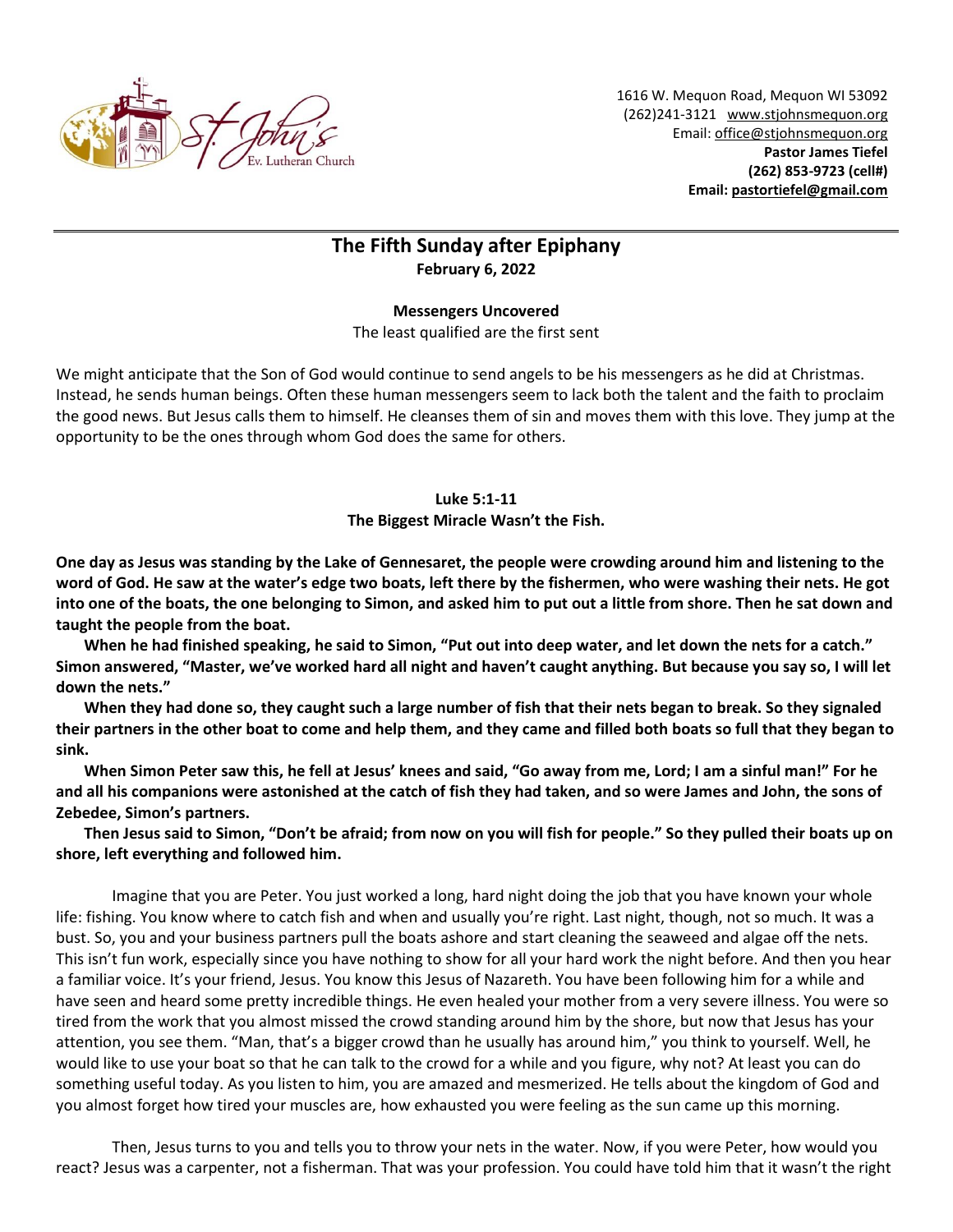time of day or the right place. But that isn't what you say. You say, "Master, we've worked hard all night and haven't caught anything. But because you say so, I will let down the nets." Because you say so. What a declaration of trust in Jesus! Well, the trust pays off. You haul in so many fish that the boat starts to tip, and the nets start to rip. You call the other boat to try and help haul in this massive catch and that boat starts to sink, too! In all your years fishing, you have never seen a catch like this, never. Especially during the day, especially on this lake. You are shocked and you try to wrestle in your mind what is happening as you wrestle the nets bursting with fish onto the shore.

Then it hits you. This man Jesus, he healed your mother. He turned water into wine. He speaks the very words of God with the authority of the prophets from of old. Maybe you're too tired, maybe you haven't quite figured out who Jesus is entirely, but this Jesus just performed a miracle for your benefit, and you start to wonder: why me? You know the sinfulness of your heart and you know that you have not kept God's law. This is a miracle; this is power and holiness from God himself in front of you from Jesus. You get down on your knees and beg Jesus to just go away from you. Not as an insult, but out of fear. Humans always fear when they see even a glimpse of holiness and Jesus is the most holy. The faith that trusted Jesus on the water, that trust is shaken to its core when it comes down to seeing a miracle in front of your very eyes and recognizing just how unworthy you are.

But Jesus doesn't go away. He doesn't even get angry at the suggestion that he go away. He says something that is so full of grace that you can't even understand it yet. Jesus tells you, "Don't be afraid; from now on you will fish for people." He doesn't tell you that you're perfect. He doesn't tell you that you've got what it takes. He just chose you.

Peter goes with him. What more could he do? It is Peter who realizes and confesses about Jesus, "To whom shall we go, you have the words of eternal life." Jesus chose him, not because of who Peter was, but because of who Jesus is: his loving Savior.

You and I, we're not Peter. We don't fish in the lake of Gennesaret in Israel. We don't get to see Jesus miraculously heal our loved ones from crippling illness. We don't get to take Jesus out on our boats. That just isn't our reality. But there is one thing that makes us very like Peter: our sinfulness. The moment that Peter realized he was standing before a holy man, he recognized his own sinfulness. We are just as sinful as Peter because we share the sin that Adam passed down to each one of us and which we have and will continue to pass on to our children. Sure, Peter could have thought of any number of sins just like you and I could certainly go on and on making a long list of the sinful things we have thought, said, and done. But those all come from the corrupted, sinful nature that we inherited. No matter how good we are, no matter how hard we try, we will never put off that old, sinful state of existence which will eventually take us to our graves. We ought to say with Peter, "Go away from us Lord!" because we know just how sinful we are.

Jesus' words for you and me are the same as the words that he had for Peter: Do not be afraid. And here is the miracle that is bigger than any catch of fish could ever be: We only know some of our sins, Jesus knows them all! And yet, in spite of that sinfulness that we each have, Jesus went to the cross anyway. The one who knew your sin perfectly wanted to make you perfect and so he did. All of this is wrapped up in that little command: Don't be afraid. Jesus has taken away all of the sin that drags us down. The sin that makes us feel unworthy of Jesus, that makes us feel like telling Jesus to leave sinners like us behind. He put the sin behind us instead. His plan of salvation was perfect. He made you perfect in God's sight. We might be able to still see that sinful nature come up, but God doesn't. Not when he sees the sacrifice of Christ. He has purged the guilt from your ledger. You have nothing to fear.

Even though Jesus hasn't necessarily called you to be fishers of men, he still has a task for you. He didn't save you just so that he could save you, he set you free from the burden of sin so that you could live to serve him. What is it that God has called you to be? Fathers and mothers. Brothers and sisters. Sons and daughters. Employees and employers. Students and teachers. He loved you enough to look beyond your shortcoming and he carved out a place for you to serve him, right here and right now. I don't think Peter ever imagined when he grew up that he would drag his boat ashore and just give up the career that he knew to follow a man who was destined to be hung on a cross. But he did just that. When Jesus told him to not fear, he didn't. And you and I don't have to fear either. We don't have to fear